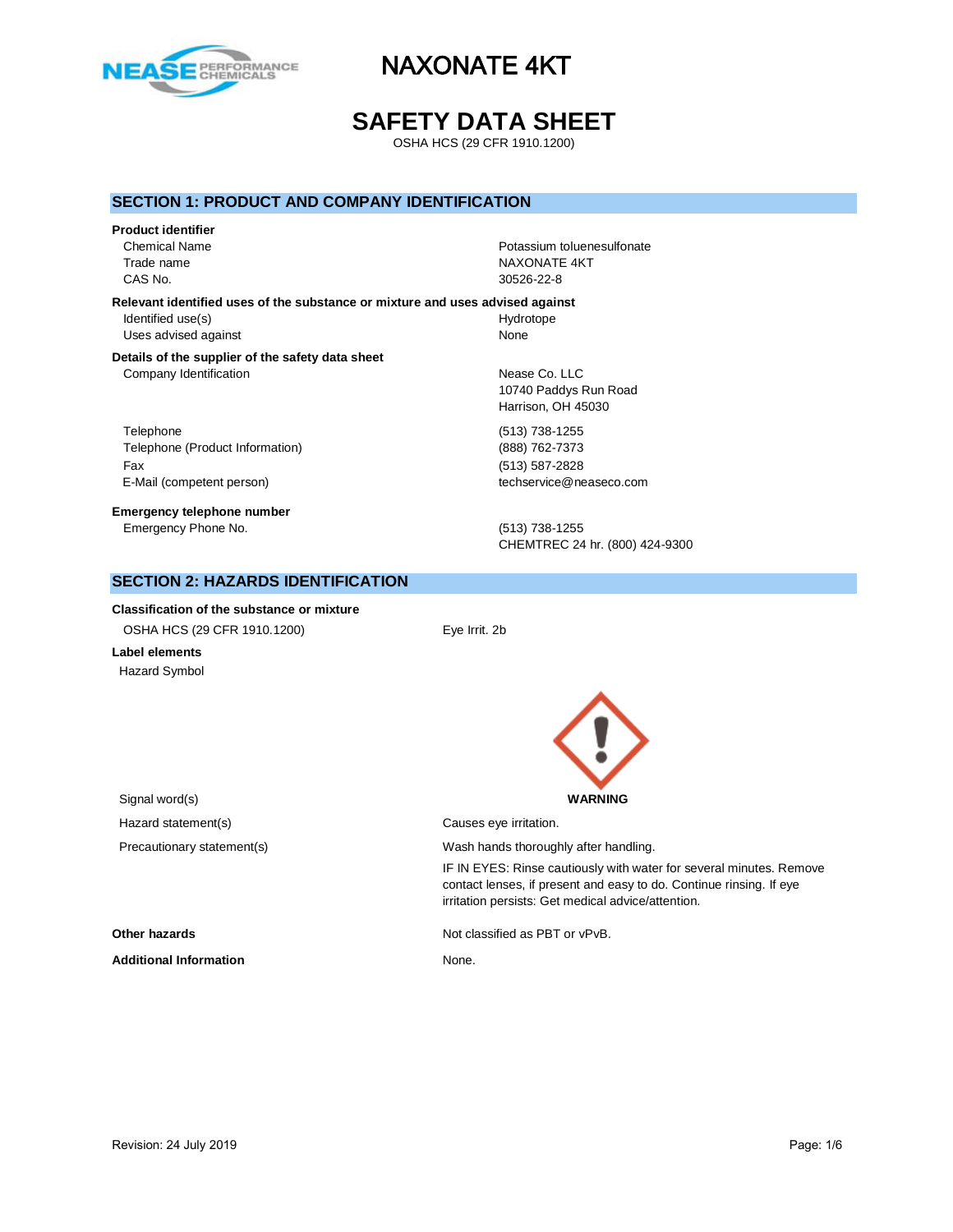

### **SECTION 3: COMPOSITION/INFORMATION ON INGREDIENTS**

| Hazardous ingredient(s)    | $%$ W/W | CAS No.    | Hazard statement(s)    |
|----------------------------|---------|------------|------------------------|
| Potassium toluenesulfonate | >40%    | 30526-22-8 | Causes eye irritation. |
| Potassium sulfate          | $2\%$   | 7783-20-2  | None                   |
| Water                      | $<60\%$ | 7732-18-5  | None                   |

**Additional Information -** None

### **SECTION 4: FIRST AID MEASURES**



|  | <b>SECTION 5: FIRE-FIGHTING MEASURES</b> |
|--|------------------------------------------|
|--|------------------------------------------|

| <b>Extinguishing media</b>                                       |                                                                                                          |
|------------------------------------------------------------------|----------------------------------------------------------------------------------------------------------|
| -Suitable Extinguishing Media<br>-Unsuitable Extinguishing Media | Extinguish with waterspray, dry chemical, sand or carbon dioxide.<br>None anticipated.                   |
| Special hazards arising from the substance or<br>mixture         | None anticipated.                                                                                        |
| <b>Advice for fire-fighters</b>                                  | Fire fighters should wear complete protective clothing including self-<br>contained breathing apparatus. |

## **SECTION 6: ACCIDENTAL RELEASE MEASURES**

| Personal precautions, protective equipment<br>and emergency procedures | Put on protective equipment before entering danger area.                                                                                                                                                         |
|------------------------------------------------------------------------|------------------------------------------------------------------------------------------------------------------------------------------------------------------------------------------------------------------|
| <b>Environmental precautions</b>                                       | Do not allow to enter drains, sewers or watercourses.                                                                                                                                                            |
| Methods and material for containment and<br>cleaning up                | Contain spillages with sand, earth or any suitable adsorbent material.<br>Transfer to a container for disposal or recovery. Wash the spillage area with<br>water. If possible prevent water running into sewers. |
| Reference to other sections<br><b>Additional Information</b>           | None<br>None                                                                                                                                                                                                     |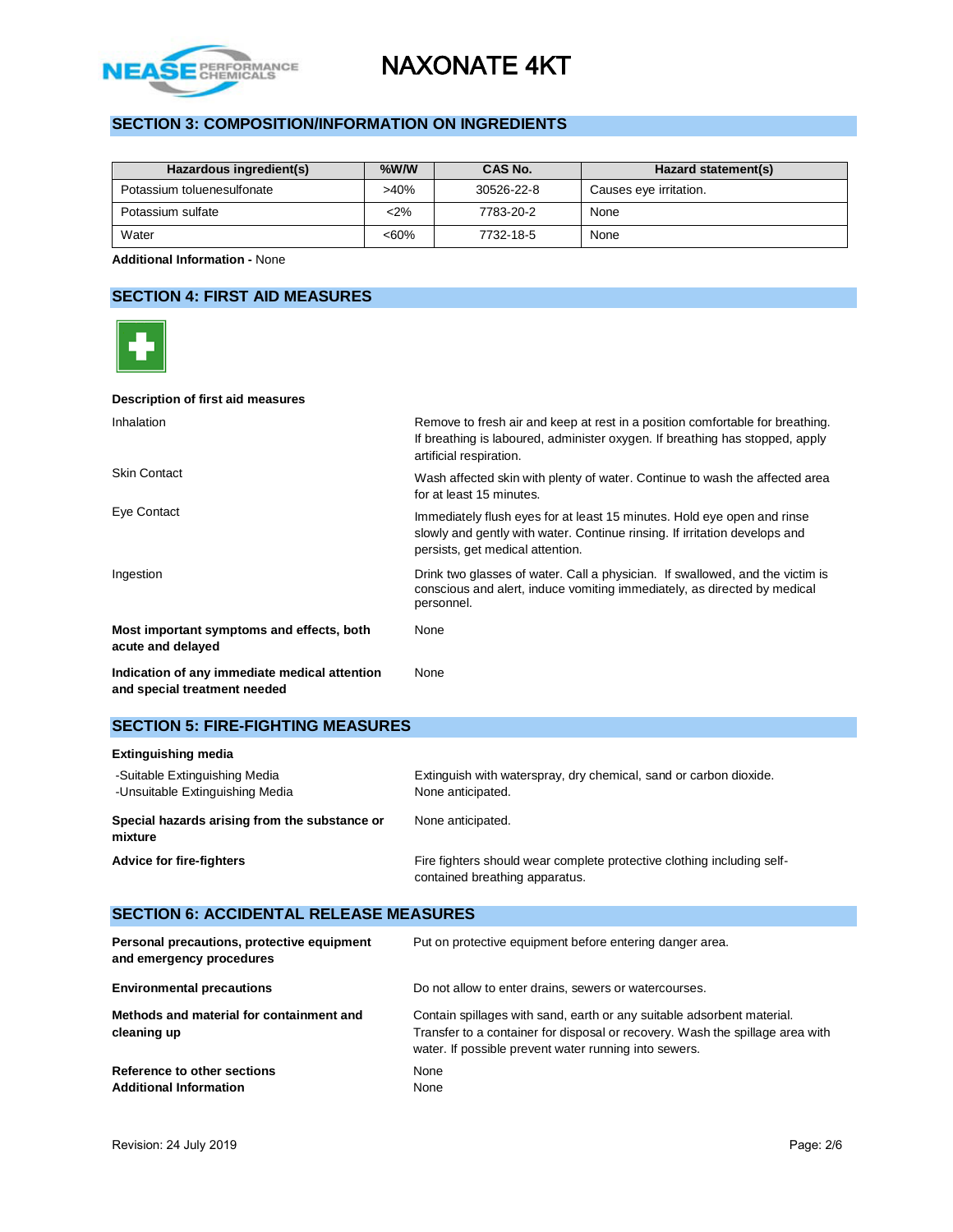

## **SECTION 7: HANDLING AND STORAGE**

| Precautions for safe handling                                | Do not get in eyes.                                                                                                                                                                                                      |  |  |  |
|--------------------------------------------------------------|--------------------------------------------------------------------------------------------------------------------------------------------------------------------------------------------------------------------------|--|--|--|
| Conditions for safe storage, including any incompatibilities |                                                                                                                                                                                                                          |  |  |  |
| -Storage Temperature                                         | Store at room temperature. Prevent from freezing. This product should be<br>stored at a temperature greater than: $10^{\circ}$ C (50 $^{\circ}$ F). The product will<br>precipitated at $0^{\circ}$ C (32 $^{\circ}$ F). |  |  |  |
| -Incompatible materials                                      | Keep away from oxidising agents. Keep container tightly closed and dry.                                                                                                                                                  |  |  |  |
| Specific end use(s)                                          | Hydrotope                                                                                                                                                                                                                |  |  |  |

#### **SECTION 8: EXPOSURE CONTROLS/PERSONAL PROTECTION**

#### **Control parameters**

#### **Occupational exposure limits**

|                                                                  |         |            | LTEL (8 hr TWA ppm) | STEL (ppm)                                                      |                    |                                                                    |
|------------------------------------------------------------------|---------|------------|---------------------|-----------------------------------------------------------------|--------------------|--------------------------------------------------------------------|
| <b>SUBSTANCE.</b>                                                | CAS No. | PEL (OSHA) | <b>TLV (ACGIH)</b>  | PEL (OSHA)                                                      | <b>TLV (ACGIH)</b> | Note:                                                              |
| None                                                             | ------- |            |                     |                                                                 | ------             | -------                                                            |
| <b>Recommended monitoring method</b><br><b>Exposure controls</b> |         |            | None                |                                                                 |                    |                                                                    |
| Appropriate engineering controls                                 |         |            |                     | Not normally required.                                          |                    |                                                                    |
| <b>Personal protection equipment</b>                             |         |            |                     |                                                                 |                    |                                                                    |
| Eye/face protection                                              |         |            |                     |                                                                 |                    | Wear protective eye glasses for protection against liquid splashes |
|                                                                  |         |            |                     |                                                                 |                    |                                                                    |
| Skin protection (Hand protection/ Other)                         |         |            | rubber).            |                                                                 |                    | The following to be used as necessary: Gloves (Neoprene or Natural |
| Respiratory protection                                           |         |            |                     | No personal respiratory protective equipment normally required. |                    |                                                                    |
| Thermal hazards                                                  |         |            |                     | Use gloves with insulation for thermal protection, when needed. |                    |                                                                    |
| <b>Environmental Exposure Controls</b>                           |         |            |                     | Do not allow to enter drains, sewers or watercourses.           |                    |                                                                    |
| <b>SECTION 9: PHYSICAL AND CHEMICAL PROPERTIES</b>               |         |            |                     |                                                                 |                    |                                                                    |

#### **Information on basic physical and chemical properties**

- Appearance Liquid Colour Colourless to yellowish Odour **Bland** Odour Threshold (ppm) Not available. pH (Value) 7-9 Melting Point (°C) / Freezing Point (°C) 10-15 Boiling point/boiling range (°C): Not available. Flash Point (°C)  $>121$  (>250 °F) [Open cup] Evaporation rate  $\leq 1$  (butyl acetate=1).
	-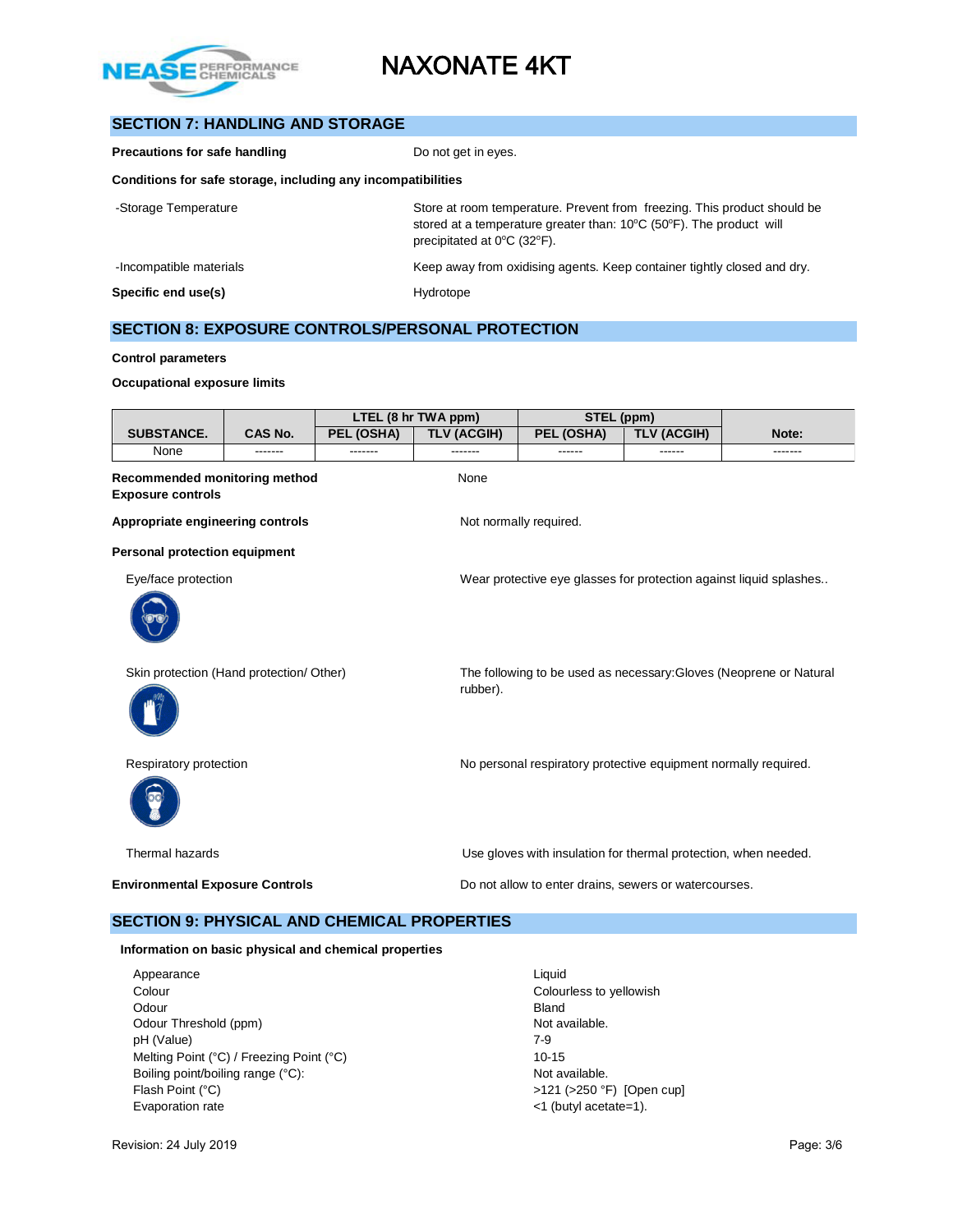

Flammability (solid, gas) Not applicable. Explosive limit ranges Not available. Vapour Pressure (Pascal) 2266 (17 mm Hg) Vapour Density (Air=1) <1 Density  $(g/m)$  1.23  $@$  30°C Solubility (Water) Completely Soluble Solubility (Other) Not available. Partition Coefficient (n-Octanol/water) Not available. Auto Ignition Temperature (°C) and the contract of the Not available. Decomposition Temperature (°C) Not available. Kinematic Viscosity (cSt) @ 40°C Not available Not available Explosive properties Not explosive. Oxidising properties Not oxidising.

**Other information Not available. Other information** 

## **SECTION 10: STABILITY AND REACTIVITY**

| Reactivity                                | Stable under normal conditions.                  |
|-------------------------------------------|--------------------------------------------------|
| <b>Chemical stability</b>                 | Stable.                                          |
| Possibility of hazardous reactions        | None anticipated.                                |
| <b>Conditions to avoid</b>                | Incompatible materials.                          |
| Incompatible materials                    | Reacts with oxidizers.                           |
| <b>Hazardous Decomposition Product(s)</b> | Carbon monoxide, Carbon dioxide, Sulphur oxides, |

#### **SECTION 11: TOXICOLOGICAL INFORMATION**

**Exposure routes:** Inhalation**,** Skin Contact**,** Eye Contact

#### **Substances in preparations / mixtures**

Potassium toluenesulfonate ( CAS No. 30526-22-8) (By analogy with similar materials):

| <b>Acute toxicity</b>         | Oral: LD50 $>$ 7000 mg/kg-bw<br>Dermal: $LD50 > 2000$ mg/kg-bw<br>Inhalation: $LC50 > 6.41$ mg/l 232 min,rat |
|-------------------------------|--------------------------------------------------------------------------------------------------------------|
| <b>Irritation/Corrosivity</b> | Causes eye irritation.                                                                                       |
| <b>Sensitization</b>          | It is not a skin sensitizer.                                                                                 |
| <b>Repeated dose toxicity</b> | NOAEL: > 763 active ingredient/kg bw/day (in diet for 90 days, in<br>diet, rat)                              |
| Carcinogenicity               | It is unlikely to present a carcinogenic hazard to man.                                                      |

| It is unlikely to present a carcinogenic hazard to man. |
|---------------------------------------------------------|
|                                                         |

| <b>NTP</b> | <b>IARC</b> | <b>ACGIH</b> | <b>DSHA</b> | <b>NIOSH</b> |
|------------|-------------|--------------|-------------|--------------|
| No.        | No.         | No.          | No.         | No.          |

# **Toxicity for reproduction None anticipated**

**Mutagenicity** There is no evidence of mutagenic potential.

## **SECTION 12: ECOLOGICAL INFORMATION**

Toxicity - Substances in preparations / mixtures

Potassium toluenesulfonate ( CAS No. 30526-22-8) (By analogy with similar materials):

Short term LC50 (96 hour): > 1000 mg/L (*Oncorhynchus mykiss*) EC50 (48 hour): >1000 mg/l (*Daphnia magna,* mobility*)*  EC50 (96 hour): > 230 mg/l (*Pseudokirchnerella subcapitata*)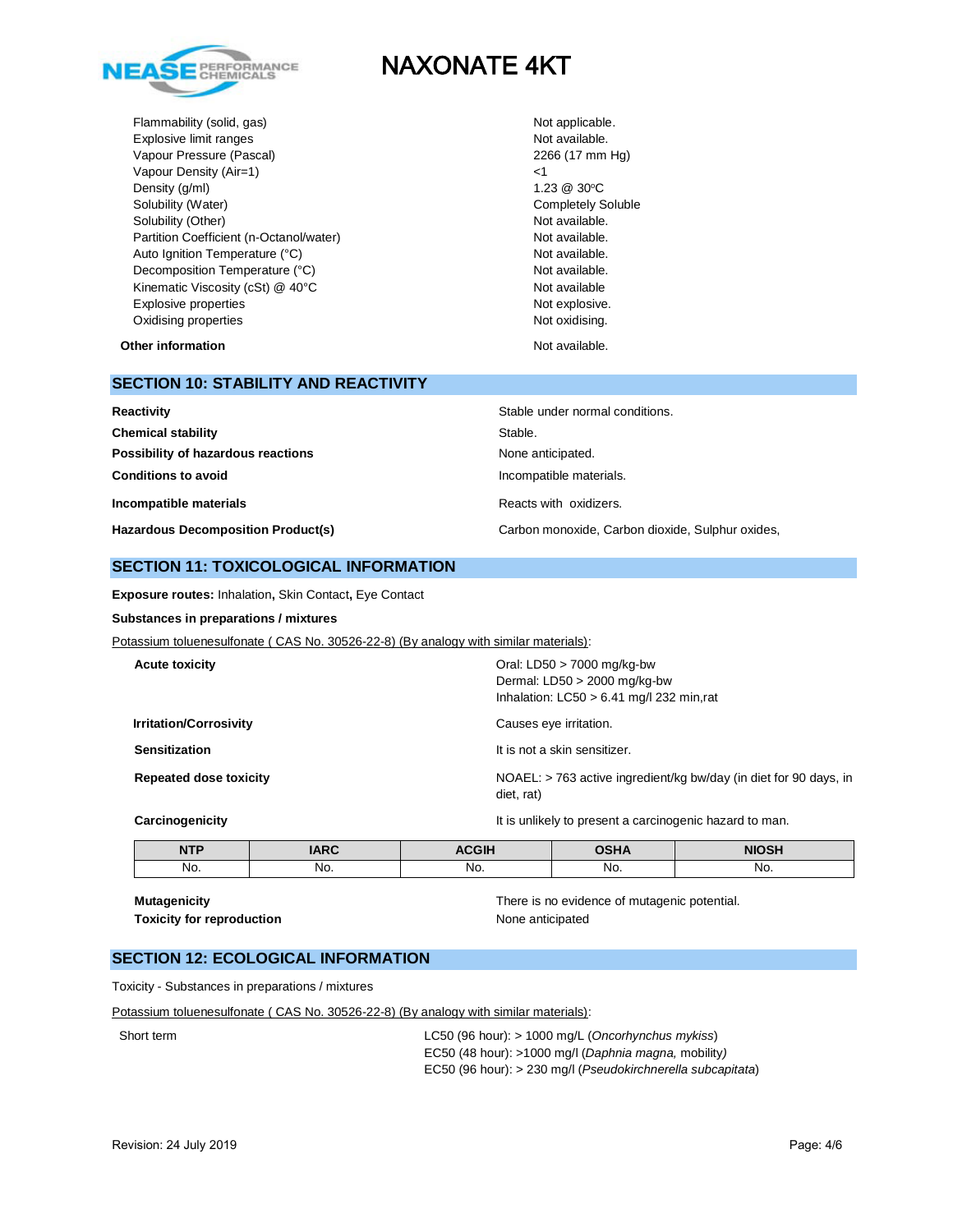

**Persistence and degradability** Readily biodegradable **Bioaccumulative potential Not available.** Not available. **Mobility in soil Mobility** in soil **Results of PBT and vPvB assessment** Not classified as PBT or vPvB. **Other adverse effects** None known.

# NAXONATE 4KT

Long Term Scientifically unjustified

#### **SECTION 13: DISPOSAL CONSIDERATIONS**

Waste treatment methods **Disposal should be in accordance with local**, state or national legislation. Consult an accredited waste disposal contractor or the local authority for advice.

Additional Information **None known.** None known.

#### **SECTION 14: TRANSPORT INFORMATION**

**Land transport (U.S. DOT)**

**Sea transport (IMDG)**

**Air transport (ICAO/IATA)**

**UN number Proper Shipping Name Transport hazard class(es) Packing group Hazard label(s) Environmental hazards Special precautions for user**

**Not classified as dangerous for transport**

**Transport in bulk according to Annex II of MARPOL73/78 and the IBC Code:** 

#### **SECTION 15: REGULATORY INFORMATION**

**Safety, health and environmental regulations/legislation specific for the substance or mixture:**

**TSCA (Toxic Substance Control Act) -** Inventory Status**: On active TSCA list Canada Domestic Substance List (DSL)** - Listed

**Designated Hazardous Substances and Reportable Quantities (40 CFR 302.4)**:

|      |        | <b>Chemical Name</b>              |                     | CAS No. | <b>Typical %wt.</b>           | <b>RQ</b> (Pounds) |
|------|--------|-----------------------------------|---------------------|---------|-------------------------------|--------------------|
| None |        | ----                              | $\cdots$            | ----    |                               |                    |
|      |        | SARA 311/312 - Hazard Categories: |                     |         |                               |                    |
|      | ∃ Fire | l Sudden Release                  | $\sqcap$ Reactivity |         | $\boxtimes$ Immediate (acute) | Chronic (delayed)  |

**SARA 313 - Toxic Chemicals (40 CFR 372):** 

|       |                     | 70WL.             |
|-------|---------------------|-------------------|
| - - - | -------<br>-------- | ------<br>------- |

**SARA 302 - Extremely Hazardous Substances(40 CFR 355):**

| <b>Chemical Name</b> | <b>AS No.</b>      | Typical %wt.           |
|----------------------|--------------------|------------------------|
| None                 | -------<br>------- | $\frac{1}{2}$<br>_____ |